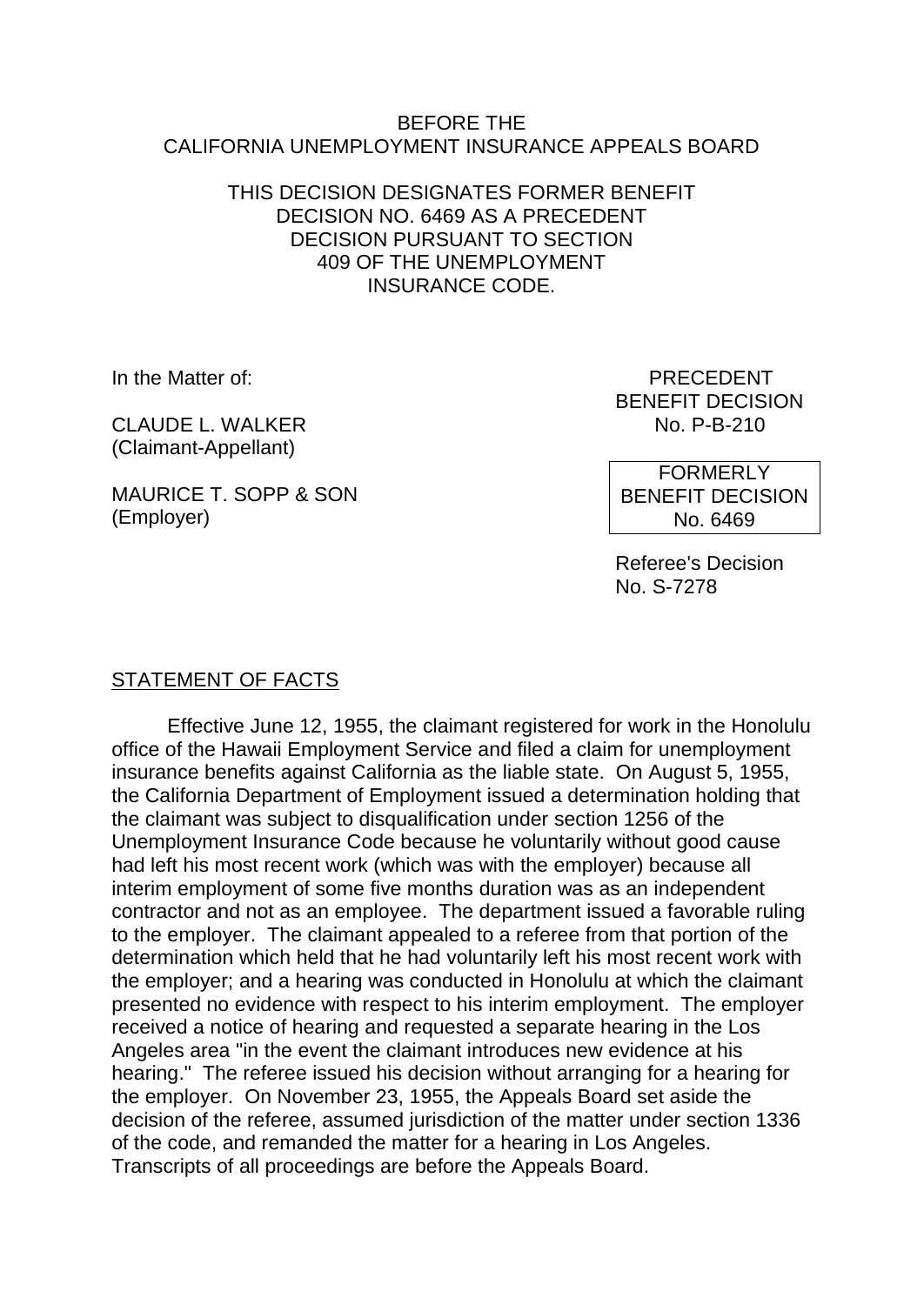The claimant was employed by the employer as a new car salesman at Huntington Park, California, from January, 1954, to December 24, 1954.

The claimant testified that, early in December 1954, he had discussed with the employer's new car sales manager the possibility of purchasing a car on a long term payment basis rather than the usual salesman's contract (which would require the immediate payment of the balance due upon termination of the employment relationship) and was informed that he was discharged and could look for work elsewhere, although he could remain two more weeks to complete his pending sales transactions. About a week later, he asked the employer's general manager and vice-president why he had not received a bonus which was being received by the other employees; and, during the course of the conversation, his discharge was verified. The claimant testified further that, sometime in October 1954, he had been offered work in the Hawaiian Islands by a friend and that, when he was discharged by this employer, he immediately wrote to see if the offer was still open and received his airplane ticket by return mail. The claimant had also immediately registered for work at the Huntington Park office of the Department of Employment.

The business manager, who was also the secretary and treasurer for the employer, testified that the assistant sales manager and the employer's general manager and vice-president (with whom the claimant had discussed the matter) were no longer with the employer but that the assistant sales manager had not been authorized to discharge employees; that the general manager and vice-president had been authorized to discharge employees but had stated (when questioned about the matter) that he had not discharged the claimant; that the details of the termination of the claimant's employment would not have been brought to the business manager's attention; but that the employer's records indicated that the claimant had not been earning very much and had left to accept work in Honolulu, Hawaii.

The claimant had left California on December 29, 1954 and worked as a commission salesman for an improvement company in Honolulu until he terminated that relationship on June 10, 1955. The claimant filed his claim for unemployment insurance benefits effective June 12, 1955, then again became employed on June 20, 1955 and ceased claiming benefits.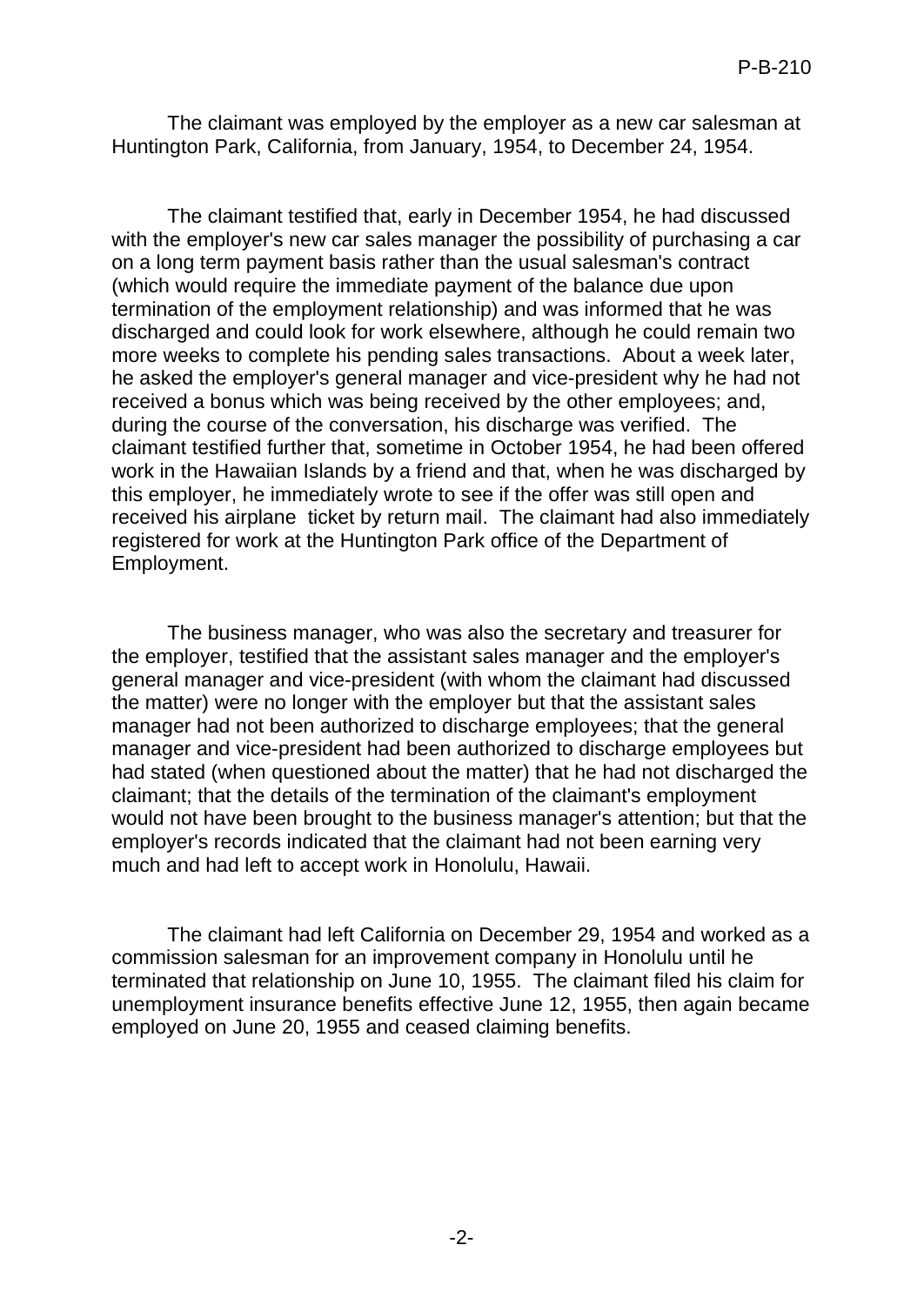The questions presented to us for consideration are:

1. Was the claimant's "most recent work" or "employment" within the meaning of sections 1256 and 1030 of the code with this employer or with the improvement company in Honolulu?

2. Did the claimant voluntarily leave his most recent work without good cause or was he discharged for misconduct within the meaning of sections 1256 and 1032 of the code?

# REASONS FOR DECISION

As a portion of its determination, the department held that the claimant's work for the improvement company in Honolulu ending June 10, 1955 had been as an independent contractor. The claimant did not specifically appeal from that portion of the department's determination. When one determination covers two issues, as in the present case, upon appeal from that determination, the referee and the Appeals Board have jurisdiction to consider both issues; but it is a matter of discretion as to whether evidence is taken upon or consideration given to any issues not necessarily involved in the appeal. In the absence of evidence to the contrary, it is presumed that the department's determination is correct (Benefit Decision No. 6289; 22 Cal. Adm. Code 6009). Therefore, since the claimant did not present any evidence to establish that his work for the improvement company was not as an independent contractor, we will presume that the department 's determination on that issue is correct. In accordance with our prior decisions we hold that self-employment or work as an independent contractor is not the claimant's "most recent work" or "employment" within the meaning of sections 1256 and 1030 of the code, so that we are here concerned with the claimant's leaving his work with this employer (Benefit Decisions Nos. 5236, 5543 and 6294).

From the facts before us, it is our opinion and we hold that the preponderance of the evidence established that this employer was the moving party in terminating the employment relationship for reasons which did not constitute misconduct and the claimant did not voluntarily leave his work and is not subject to disqualification under section 1256 of the code (Benefit Decisions Nos. 6375 and 5103). It follows that the employer is not entitled to a favorable ruling under section 1030 of the code (Ruling Decision No. 1).